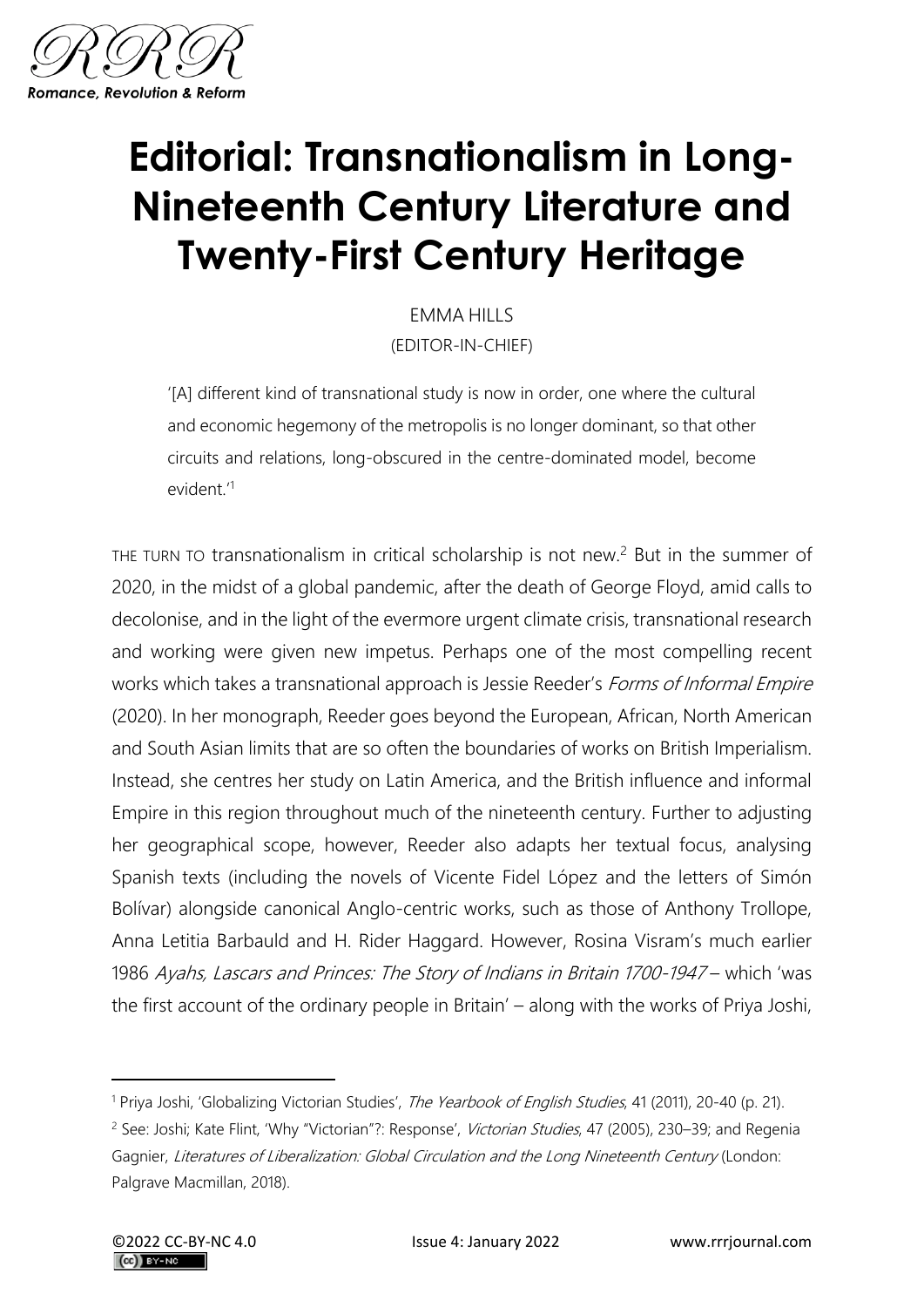

Kate Flint, Regenia Gagnier and countless others demonstrates that the call for transnational nineteenth-century studies is of long-standing duration.<sup>3</sup>

The articles published here analyse a guidebook, an international library, a transnational composer and a group of pirates, and are complimented by a commissioned thought piece that explores how transnational and decolonial approaches are active in the heritage sector beyond academia. Together, these articles illuminate only a minute sample of the heterogeneous ways in which empires, nations and individuals physically, imaginatively and intellectually interacted across cultures and boundaries throughout the nineteenth century. However, in doing so, they map the interplay of national and individual power struggles inherent in imperial and interimperial lives, whether that be through the subversive and frictional intra-European representation of French culture, or the necessity of creating a new nation on Atlantic water in order to live freely. Or, indeed, the struggle between 'systematisation and liberty, conformity and individuality, objectivity and subjectivity' that Helena Drysdale argues characterises both the process of writing, and the finished publication, of George Bowen's 1854 Murray Handbook for Travellers in Greece.<sup>4</sup>

With evidence from both the *Handbook* and Bowen's personal journals, Drysdale argues that throughout the publication of the *Handbook*, Murray's stringent requirements for objectivity challenged Bowen's individual creativity and limited his freedom to include more expansive and descriptive passages. Drysdale sees this tension mirrored in the changing mid-century travelling practices which pitted the 'traveller' or 'wayfarer' against the 'supposedly sheep-like tourist': the first free to find their own path, and the second following proscribed routes.<sup>5</sup> These changing travel practices reflected the globalisation of capitalism and as a result, Drysdale writes, the Handbook is a 'product […] of the interconnected global circulation of people, commodities and ideas'.<sup>6</sup> Nevertheless, though the product of the tensions between individuality,

<sup>&</sup>lt;sup>3</sup> Rozina Visram, Ayahs, Lascars and Princes: The Story of Indians in Britain 1700-1947, Routledge Revivals (London: Routledge, 2015), half title.

<sup>&</sup>lt;sup>4</sup> Helena Drysdale, 'George Bowen and his 1854 Murray Handbook for Travellers in Greece', RRR, 4 (2022), 10-34 (p. 33).

<sup>5</sup> Ibid., p. 28.

<sup>6</sup> Ibid., p. 33.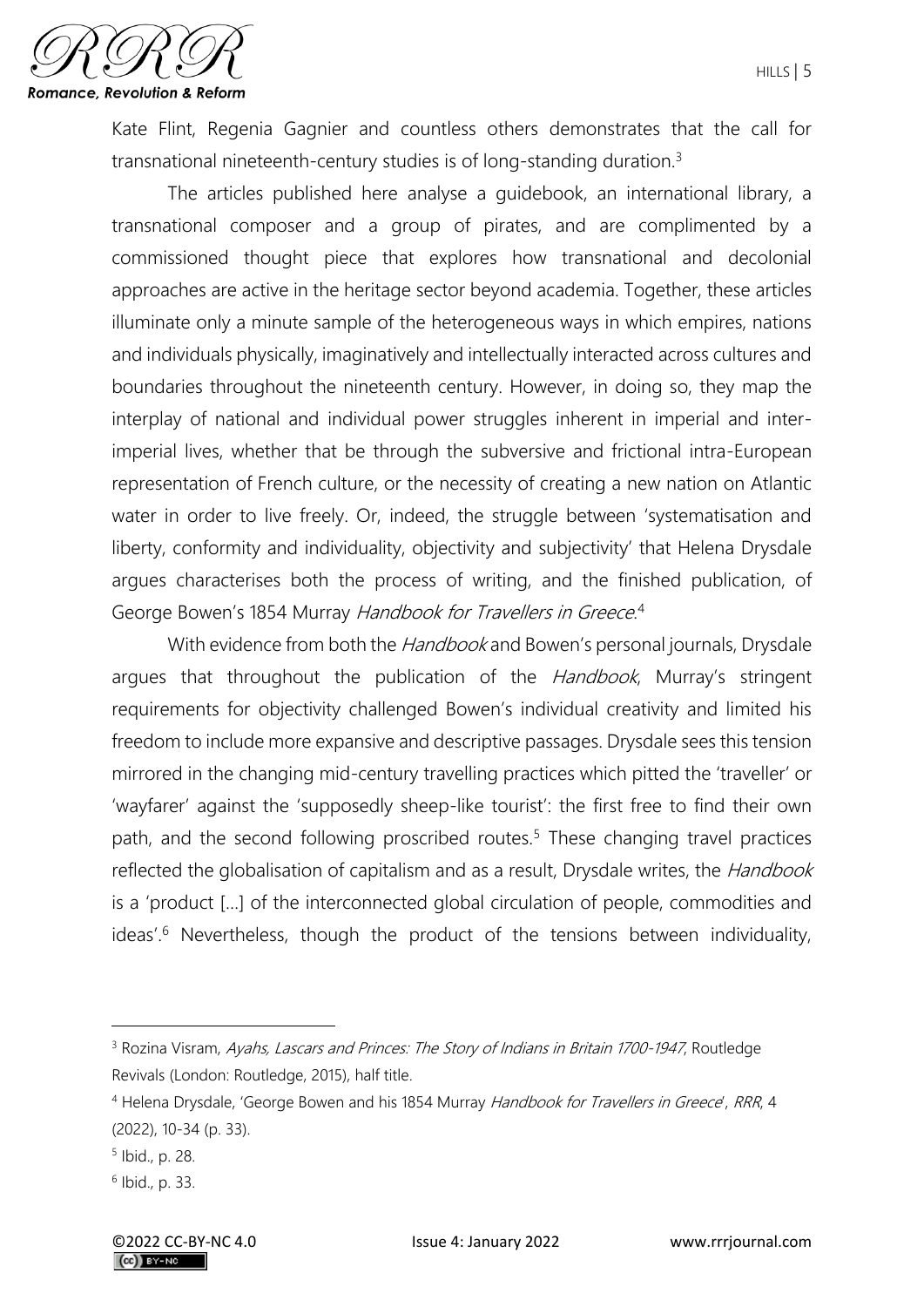

objectivity, and commercialisation, it does, she argues, form a record of one white British man's experience of Greece at a particular mid-nineteenth-century moment.

While Drysdale analyses one Murray handbook, Kathy Rees writes of what has been described as 'a series of spiritual Baedekers and Murrays': the Heinemann International Library.<sup>7</sup> In her article, Rees explores this transnational European collection of translated texts that were distributed throughout the British Empire, 'as is evident in the half-page advertisement in the endpapers, listing booksellers who stocked the volumes in Paris, Nice, Leipzig, Vienna' and many other cities.<sup>8</sup> Similarly to Drysdale's view of Bowen's Handbook, Rees sees this library as 'a cultural, material, and economic object produced by transnational collaboration' that was 'facilitated by technological advances in the production, distribution, and consumption of books'.<sup>9</sup> Thus, both articles speak to the influence of globalisation and capitalism over book production and reception. They highlight the nineteenth-century growth of transnational literary sources, the increasing reach of printed material and the ideologies it contained, and the knowledge networks they created. Central to Rees' study of this transnational library is the figure of the 'woman reader' of the French novel, and the manipulation of that gendered motif by both male and female authors to 'demonstrate a nation's vulnerability to the influence of the Other, or as an active force interrogating and creatively recreating narratives.'<sup>10</sup> For Rees, these women readers become variously national allegories onto which national fears are projected, or advocates for the agency of the New Woman. Ultimately, she argues that these novels together create a transnational 'counter-culture to […] nationalist impulse[s] by acts of translation' that transcend geographical, linguistic, and ideological barriers.<sup>11</sup>

Tensions between nationalism and transnationalism resonate throughout the articles published here, and questions over the sometimes-intangible criteria of nationhood, transnationalism and cosmopolitanism are at the heart of the remaining two articles. For Victoria C. Roskams, *Daniel Deronda's* composer Klesmer, is situated

 $7$  Edmund Gosse, 'Editor's Note', quoted in Kathy Rees, 'Transnationalism, Translation, and

Transgression in the "Heinemann International Library" (1890-97)', RRR, 4 (2022), 35-57 (p. 37).

<sup>8</sup> Rees, p. 37.

<sup>&</sup>lt;sup>9</sup> Ibid., pp. 36, 37.

<sup>10</sup> Ibid., p. 35.

<sup>11</sup> Ibid., p. 56.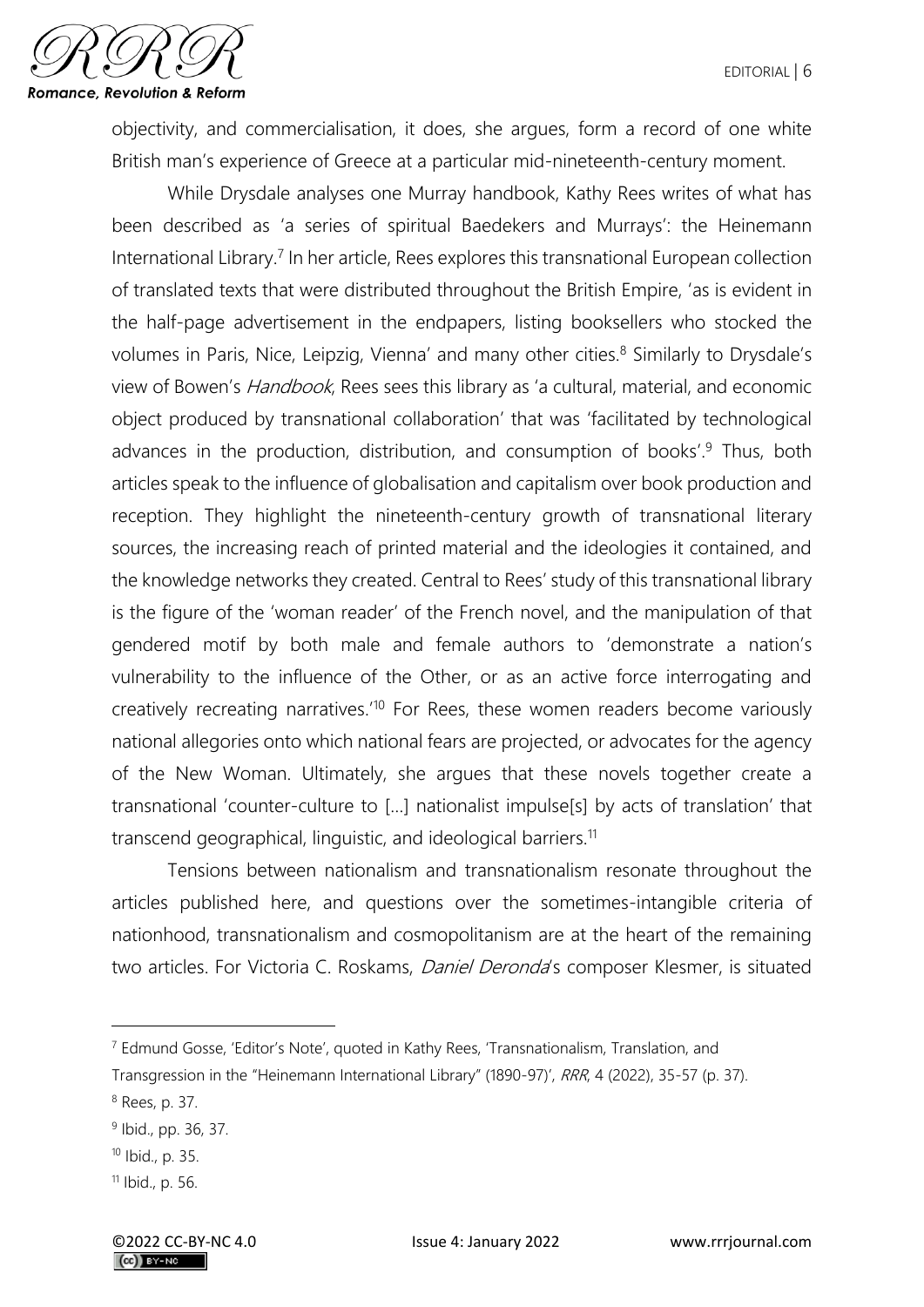

at the crux of these questions, amid a 'mixture of musical nationalism and transnationalism'.<sup>12</sup> As with Rees, Roskams' article is centred around the place of language in what she calls 'transnational living'.<sup>13</sup> For, as Roskams notes, music is a transnational language: 'audiences who could not read the works of renowned European authors because of a language barrier, […] could nonetheless experience the music of Beethoven.'<sup>14</sup> Entering into a substantial body of work on the subject, Roskams sheds new light on the debate over whether Klesmer is a cosmopolitan or a nationalist, by bringing this transnational lens to focus on Klesmer's comparative musicians, other characters' descriptions of him as well as his own, and his final decision to settle in London as a music teacher. More than just a transnational figure, Roskams argues that Klesmer is a character who 'is integral to the globalising processes Eliot exposes'.<sup>15</sup> For Roskams, Klesmer's role as a music teacher – 'a more professionalised post than that of the composer' – points to the fact that 'Jewish people are integrated into British society on capitalist grounds' at the potential risk of 'erasure'.<sup>16</sup> Again, the interplay between capitalism, globalisation and transnationalism (and the effect of each on the individual) resounds throughout Roskams' work, speaking to both Drysdale and Rees.

As Olivia Tjon-A-Meeuw notes when writing of Maxwell Philip's *Emmanuel* Appadocca (and gesturing to Paul Gilroy), 'the formation of modernity was not only a European project but very much involved Africa as part of the Atlantic world, connected through slavery and other economic ties.'<sup>17</sup> Here, Tjon-A-Meeuw moves beyond European transnationalism to analyse 'a proto-nation made up of pirates' that is constructed by a Trinidadian man of African descent and exists in the Caribbean: a 'heterotopia' in the 'atopia' of the ocean.<sup>18</sup> While Rees posits the Heinemann International Library as a 'counter-culture' to nationalist ideals, Tjon-A-Meeuw reads Appadocca's pirate ship as 'an alternative space to the British Empire, as it not only has

<sup>&</sup>lt;sup>12</sup> Victoria Roskams, 'Between Nationalism, Transnationalism, and Cosmopolitanism in *Daniel Deronda's* Klesmer', RRR, 4 (2022), 58-80 (p. 59).

<sup>13</sup> Ibid., p. 59.

<sup>14</sup> Ibid., p. 58.

<sup>15</sup> Ibid., p. 79.

 $16$  Ibid.

<sup>&</sup>lt;sup>17</sup> Olivia Tjon-A-Meeuw, 'An Oceanic Nation of Pirates in *Emmanuel Appadocca or Blighted Life: A Tale* of the Boucaneers', RRR, 4 (2022), 81-100 (p. 82).

<sup>18</sup> Ibid., pp. 88, 90.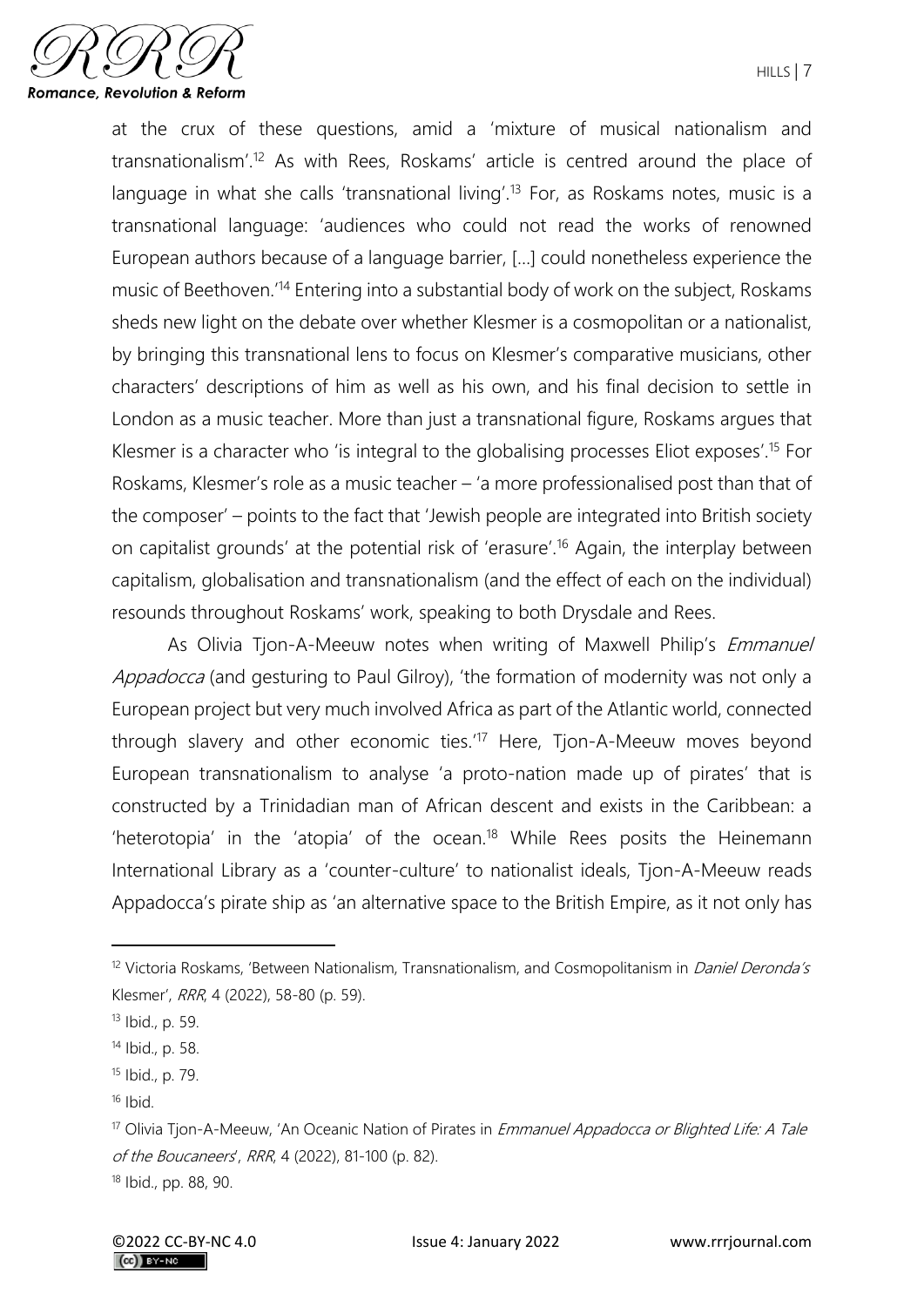

a place for the mixed-race Appadocca, but actually allows him to become the leader of this nation.'<sup>19</sup> For Tjon-A-Meeuw, what may be central to an idea of transnationalism is not in fact traversing boundaries or negotiating different manifestations of crosscultural existence, but existing outside the conventional idea of a nation at all: 'far removed from the laws of the land, or, in other words, other political communities'.<sup>20</sup> In analysing a novel which 'tries to imagine how a child might respond to' a parent 'enslav[ing] his own child and put[ting] them to work in the fields', Tjon-A-Meeuw speaks to Roskams' and Rees' works that see individuals as allegorical for nations, races and other groups, in this case descendants of slavery as they face the trauma of our shared history.

Together, these articles address some of the key threads of transnational studies within academia: the relationship between nation and transnationalism; between individual and nation; the tensions between globalism, capitalism and transnationalism (and their liberating or effacing consequences); representation and cultural memory; and historiography. But these debates stretch beyond the academic world, as Christo Kefalas shows.

As with each of the previous articles, central to Kefalas' discussion are the uneven power structures and struggles that were, and are still, at the heart of western (particularly British) knowledge production about itself and about the rest of the world. The heritage sector is intricately bound up with the politics of historiography, a space where 'the interplay between heritage, politics, and the tensions presented in the histories communicated to the public, […] can become a battleground for how power is ideologically exercised.'<sup>21</sup> Who tells stories, which stories they tell, and how they tell them is a key concern for Kefalas who writes that 'the histories we tell ourselves shape our understanding of the world and our place within it, but every history is a story shaped by us as well'.<sup>22</sup> She is acutely aware of the crucial part each of us has to play in the writing, re-writing and effacing of cultural histories and personal and group identities. While Drysdale is concerned with Bowen's Handbook as a record of a cultural

<sup>19</sup> Ibid., p. 84.

<sup>20</sup> Ibid., p. 89.

<sup>&</sup>lt;sup>21</sup> Christo Kefalas, 'Heritage as Contestation and Change: Decolonisation in Practice', RRR, 4 (2022), 101-129 (p. 110).

<sup>22</sup> Ibid., p. 101.